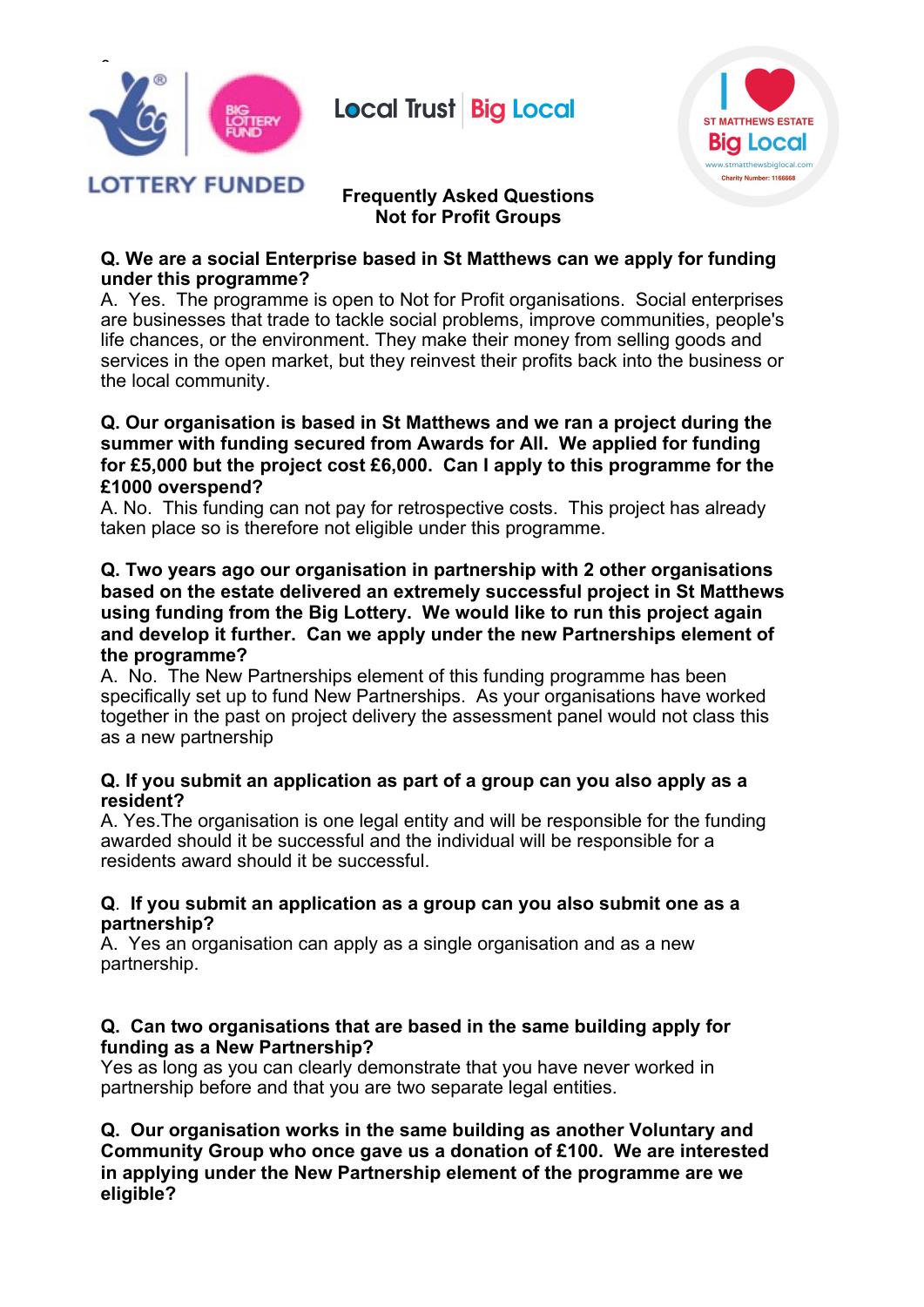Yes as long as you can clearly demonstrate that you have never worked in partnership before and that you are two separate legal entities

#### **Q. We are an organisaiton based outside of St Matthews but worked in Partnership with a VCS group in St Matthews 2 years ago. Can we apply as a new partnership under the programme as we haven't worked together for 2 years.**

A. No. the New Partnerships element of this grants programme has been set up to create new partnerships across the voluntary sector. As the two groups have worked together previously you would not be classed as a new partnership.

#### **Q. Our organisation is based in Beaumont Leys and we are currently delivering a project in several different areas of the City. We have received requests to duplicate our project in the St Matthews Area. Can we apply to St Matthews Big Local?**

A. Yes. The Big Local board have agreed to allow groups from outside of St Matthews to apply to the programme. As long as your project supports the St Matthews Big Local vision or plan.

## **Q. Our organisation is based in the city centre and we want to run training in St Matthew's can we apply, we have noticed the same training is already delivered in St Matthews but we think we can deliver is better.**

A. No- You need to demonstrate that the service you want to provide is not already being delivered in St Matthews.

# **Examples on how to complete Q 5.2**

A Not for profit group are looking to apply for funding to pay for 3 young people aged 16-21 to undertake a level 1 football coaching course. These young people will then run a football summer school for 66 children aged 8-15 on Bushey Park during the summer holidays.

# **Good Example**

| <b>Item</b>                       | £Amount |
|-----------------------------------|---------|
| Level 1 Coaching<br>Course @ £156 | £468    |
| each for 3 people                 |         |
| <b>Course Travel</b>              | £12.60  |
| Expenses - £4.20                  |         |
| per person                        |         |
| <b>Training Cones</b>             | £1.96   |
| Training Bibs x 33                | £80.85  |
| Footballs x 5 plus                | £148.50 |
| carry bag                         |         |
| Insurance                         | £158    |
| Total                             | £869.91 |

# **Poor Example**

| ltem               | £Amount |
|--------------------|---------|
| Equipment          | £229.35 |
| <b>Course Fees</b> | £450    |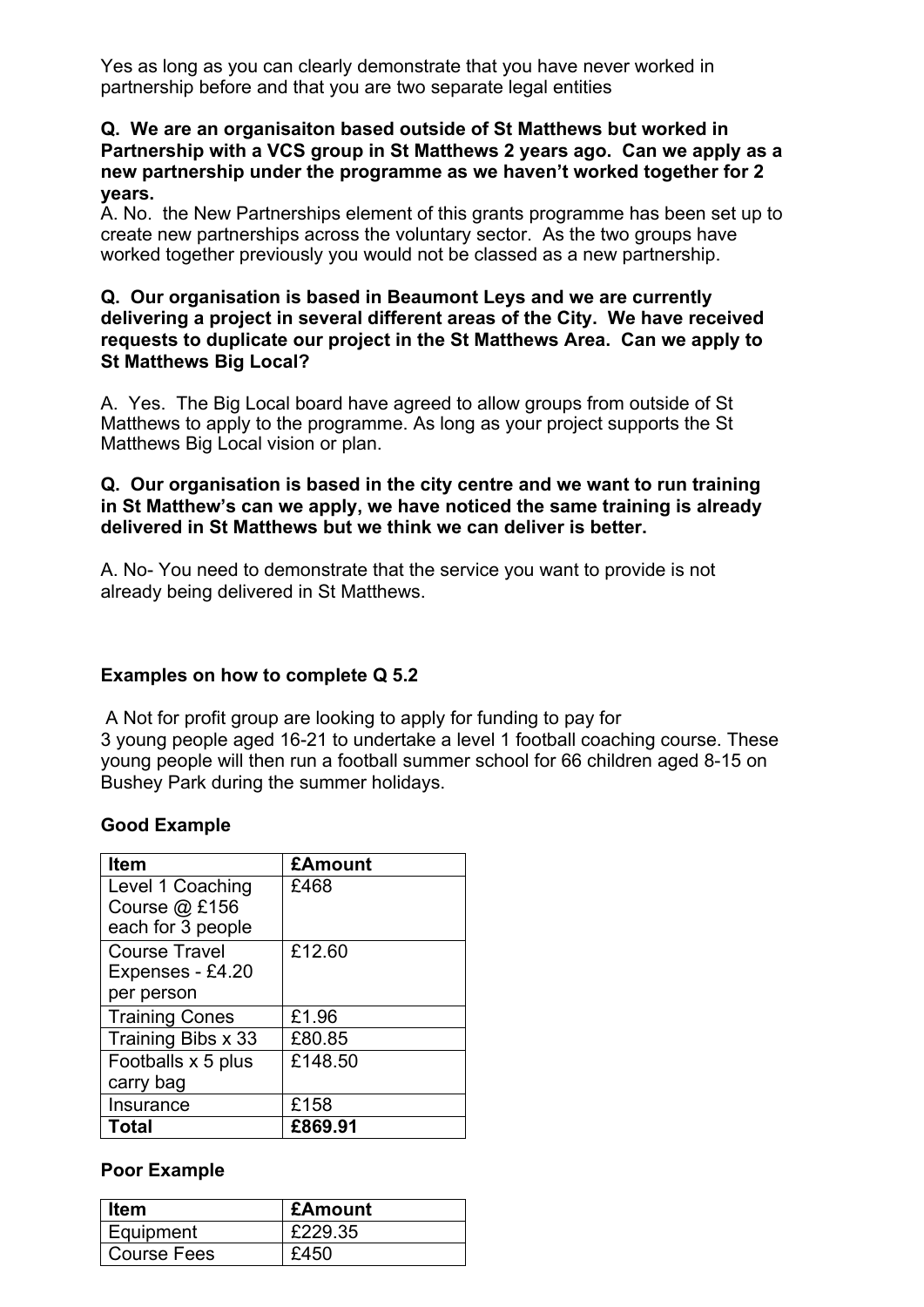| <b>Total</b> | £500 |
|--------------|------|

Please check these Frequently Asked Questions regularly as they will be updated on an on-going basis.